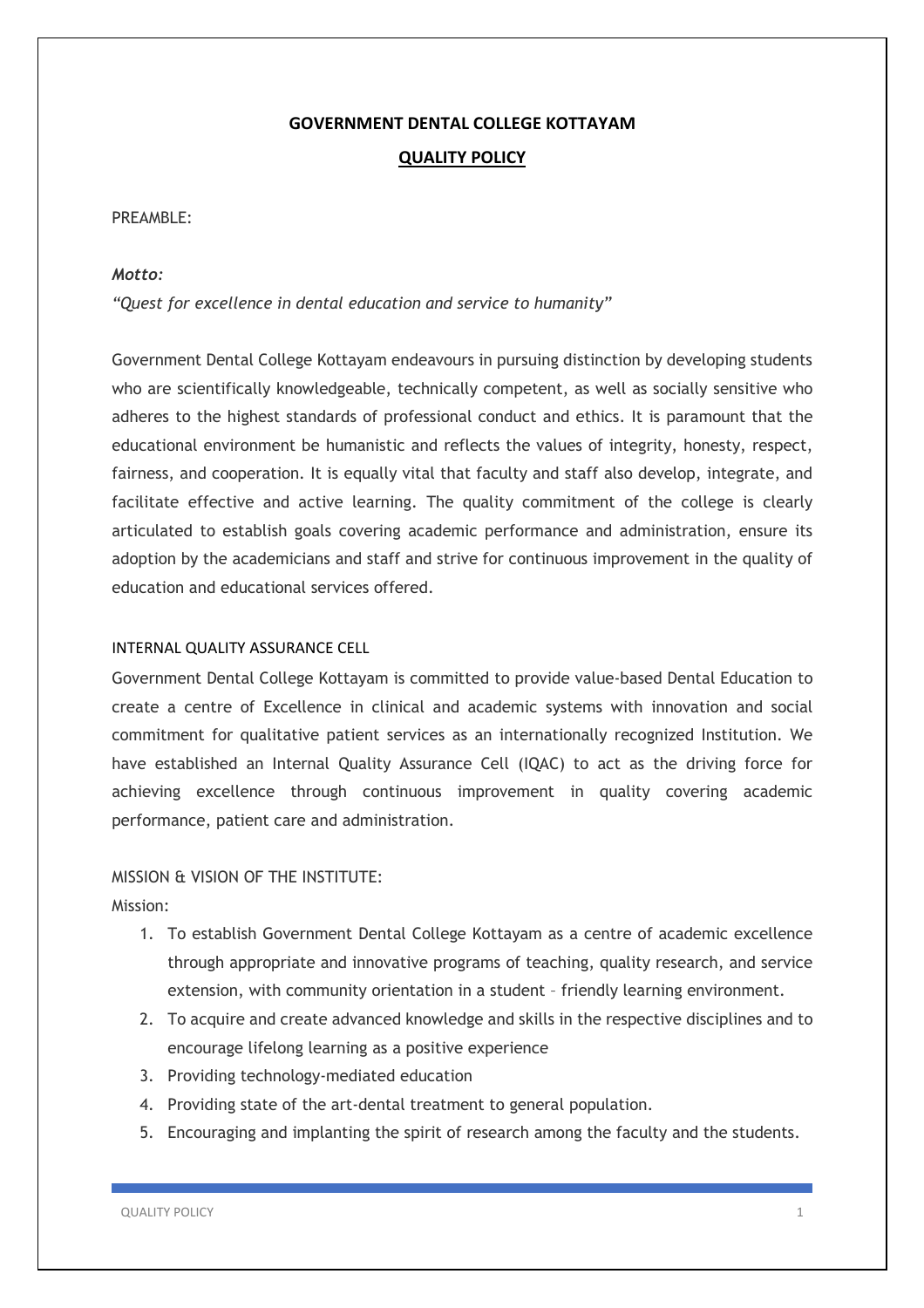- 6. To impart ethical and moral values as well as commitment to society in the minds of students.
- 7. Knowledge and Research sharing and networking with other institutions within the country and abroad.
- 8. To improve the physical and mental wellbeing of a student through a targeted curriculum.
- 9. To continually develop and improve courses to meet these needs.

## Vision:

As per our motto, *"Quest for excellence in dental education and service to humanity"* we wish to

- 1. Set a global standard and excellence in education, thereby
- 2. Creating professionals to provide leadership and illustrate the best care to patients and communities nationally and globally
- 3. To initiate and maintain values of standard research and to communicate them effectively for the benefit of the society
- 4. To foster a culture guided by scientifically validated evidence that enable students to acquire knowledge that is intellectually transformative, simultaneously propagating elite humanitarian principles.

# GOALS OF IQAC:

- 1. To develop quality systems for the conscious, consistent and programmed action to improve the academic and administrative performance as well as service provision of the institution.
- 2. To promote and provide modern scientific dental and medical health education and knowledge of international standards to the students thereby developing resourceful, skilled, committed, and compassionate dental professionals.
- 3. To promote measures for institutional functioning towards quality enhancement through internationalization of quality culture and adoption of best practices.

# OBJECTIVES OF QUALITY POLICY:

- 1. To facilitate, promote and maintain an institutional culture which is aligned with the mission and vision of the college and is capable of honest, transparent, and critical selfevaluation and adoption of ethical practices.
- 2. To implement and sustain a Quality Management System, which will ensure compliance with relevant regulations and standards.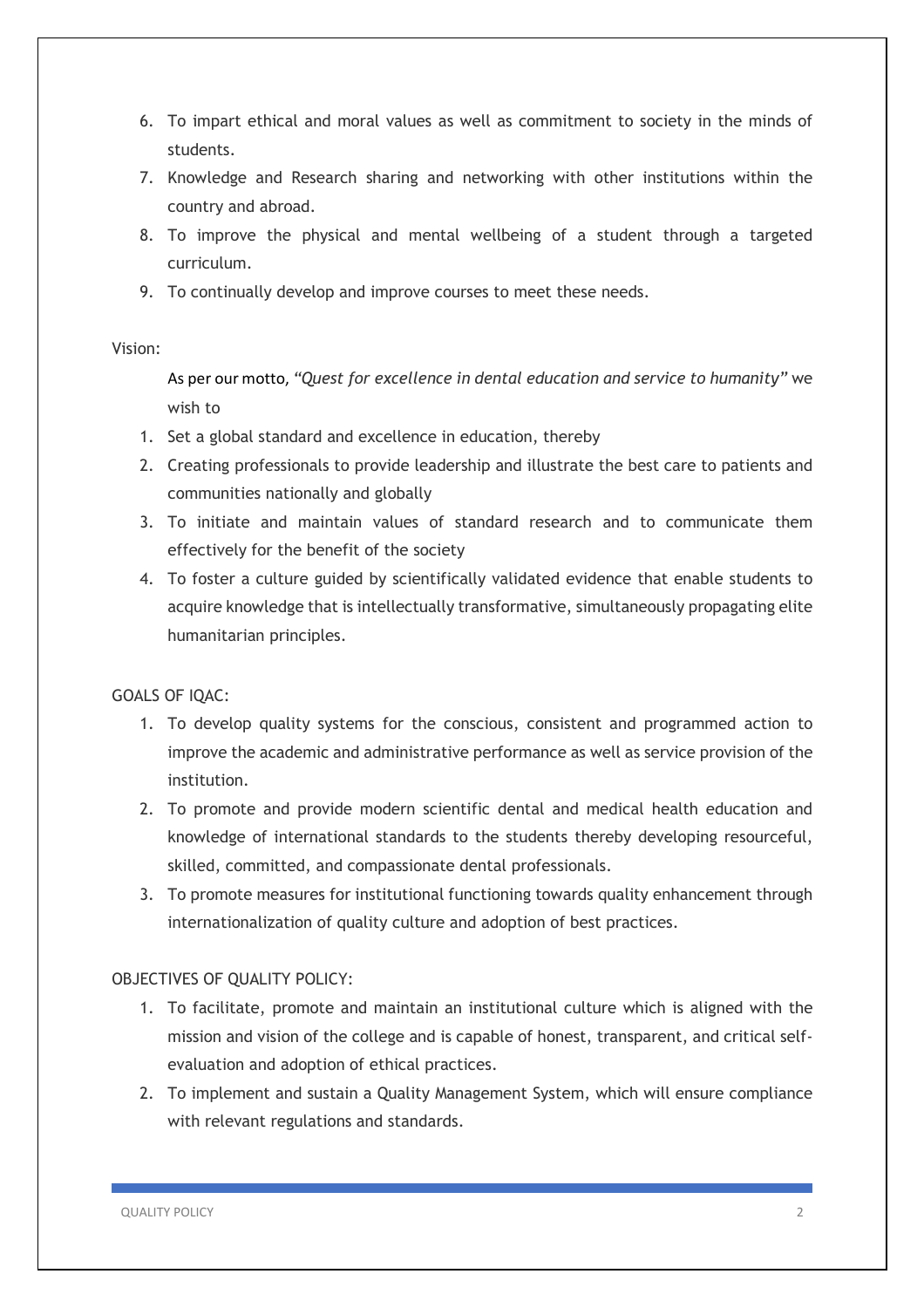- 3. To create the motivating and facilitating conditions for improving the quality of teaching with the help of human resource management initiatives and professional development opportunities and programmes.
- 4. To create the conditions for improving the quality of the learning experience by ensuring the optimal availability and utilisation of learning resources and by continuously monitoring and evaluating the quality of teaching- learning, co-curricular and extracurricular activities.
- 5. To provide mechanisms for feedback from students and other stakeholders in order to improve its services.
- 6. To develop and implement standards for all areas of activity as found appropriate.
- 7. To establish an integrated planning and quality assurance cycle which is effectively communicated throughout the organisation, and which guides all college operations.
- 8. To ensure responsibility and accountability in all relationships with its stakeholders including students, faculty, staff, parents, the government, and local communities

### FUNCTIONS OF IQAC:

- 1. Development and application of quality benchmarks/parameters for the various academic and administrative activities of the institution.
- 2. Preparation of the Annual Quality Assurance Report (AQAR) to be submitted for accreditation purposes.
- 3. Dissemination of information on the various quality parameters of higher education.
- 4. Organization of workshops, seminars on quality related themes, and promotion of quality circles.
- 5. Documentation of the various programmes/activities leading to quality improvement.
- 6. Optimization and integration of modern methods of teaching, learning, and evaluation.
- 7. Ensuring the adequacy, maintenance, and functioning of the support structure.
- 8. To obtain feedback responses from students, parents, and other stakeholders on qualityrelated institutional processes